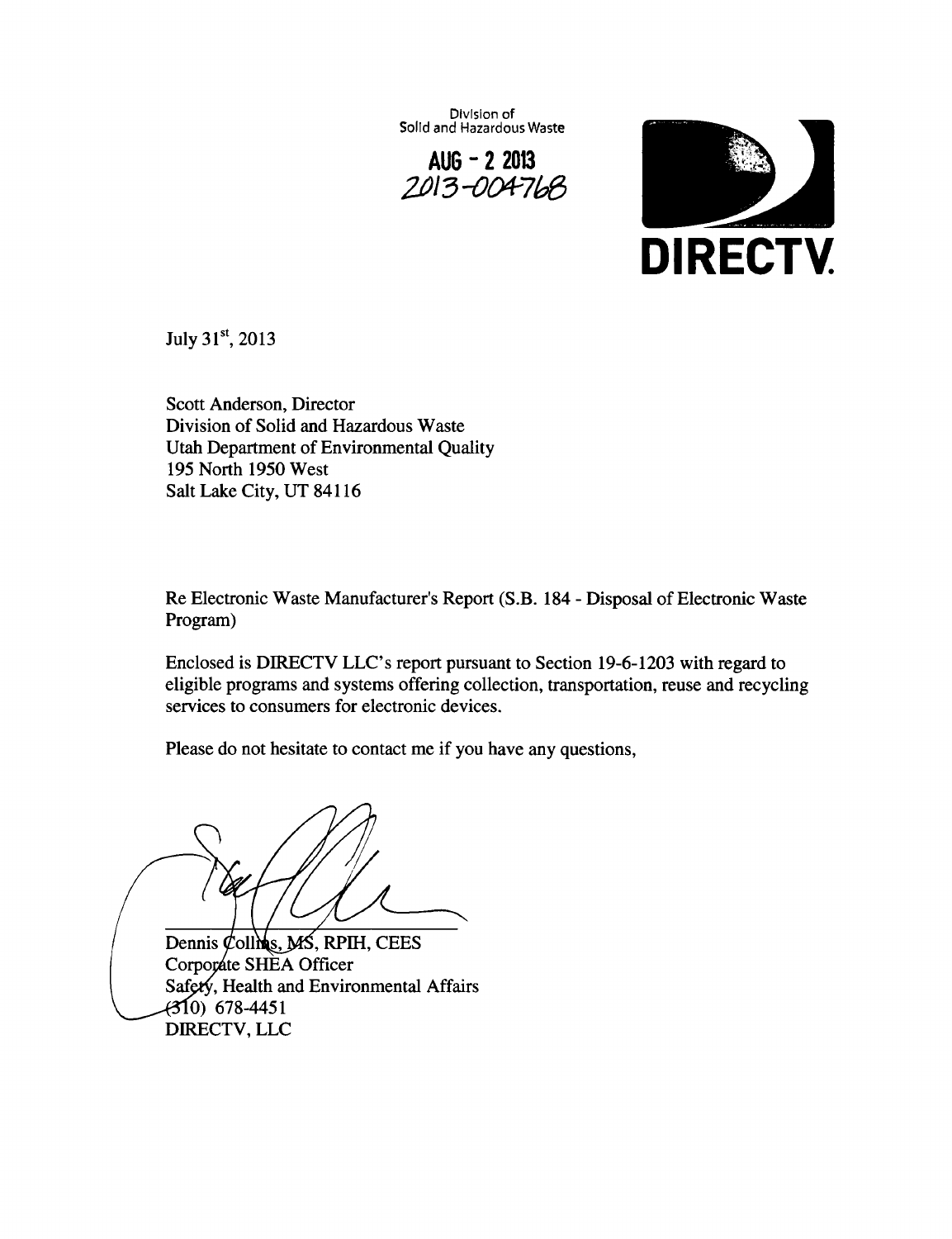# **DIRECTV, LLC E-Waste Recycling Program**

DIRECTV has long had policies to refurbish serviceable satellite receivers and certain other electronics, and to send non-reusable receivers and electronics to a nationwide e-waste vendor. Additionally, DIRECTV has partnered with Round2 (a R2 certified recycler) to accept for recycling, at no cost to its customers, used and outdated electronics that its customers no longer need. Through this program, DIRECTV customers can responsibly recycle not only DIRECTV receivers and other DIRECTV electronics, but non-DIRECTV electronics such as cell phones, laptops, and tablets. For additional information, see www.directv.com/recvcle.

Additional information concerning DIRECTV, LLC's E-Waste recycling program and other efforts related to Corporate Social Responsibility can be found at www.directv.com/responsibilitv. The website outlines activities related to corporate citizenship and sustainability, including activities related to ewaste.

# **DIRECTV, LLC E-Waste Public Education Program**

DIRECTV, LLC has an E-Waste Public Education Program designed to inform DIRECTV customers of the options available for proper recovery and recycling of electronic devices. The education program leverages numerous communication channels to reach all DIRECTV customers:

## **Online**

- DIRECTV, LLC's Sustainability website and customer recycling website addressed above.
- In the event that DIRECTV and Round2 are unable to accept non-DIRECTV electronic items through DIRECTV'S program (such as large television sets and other bulky items), the directv.com/recycle website directs customers to the Earth911 Recycling Center Directory, which will help them locate alternative recyclers in their area.

#### **Customer Service Representatives**

DIRECTV, LLC offers customers a toll free number (1-800-531-5000) to address inquiries with a Customer Care Representative ("CSR"). DIRECTV'S CSRs have been trained on sharing information on DIRECTV'S electronics refurbishing and recycling programs. By typing the word "recycle" into the DIRECTV agent system, the CSRs will have at their fingertips the information on how to help customers receive recovery kits (to ensure that serviceable devices can be sent for testing and possible refurbishment) or to help them print out pre-paid shipping labels (so that electronics devices can be mailed to Round2, DIRECTV'S certified E-waste recycler).